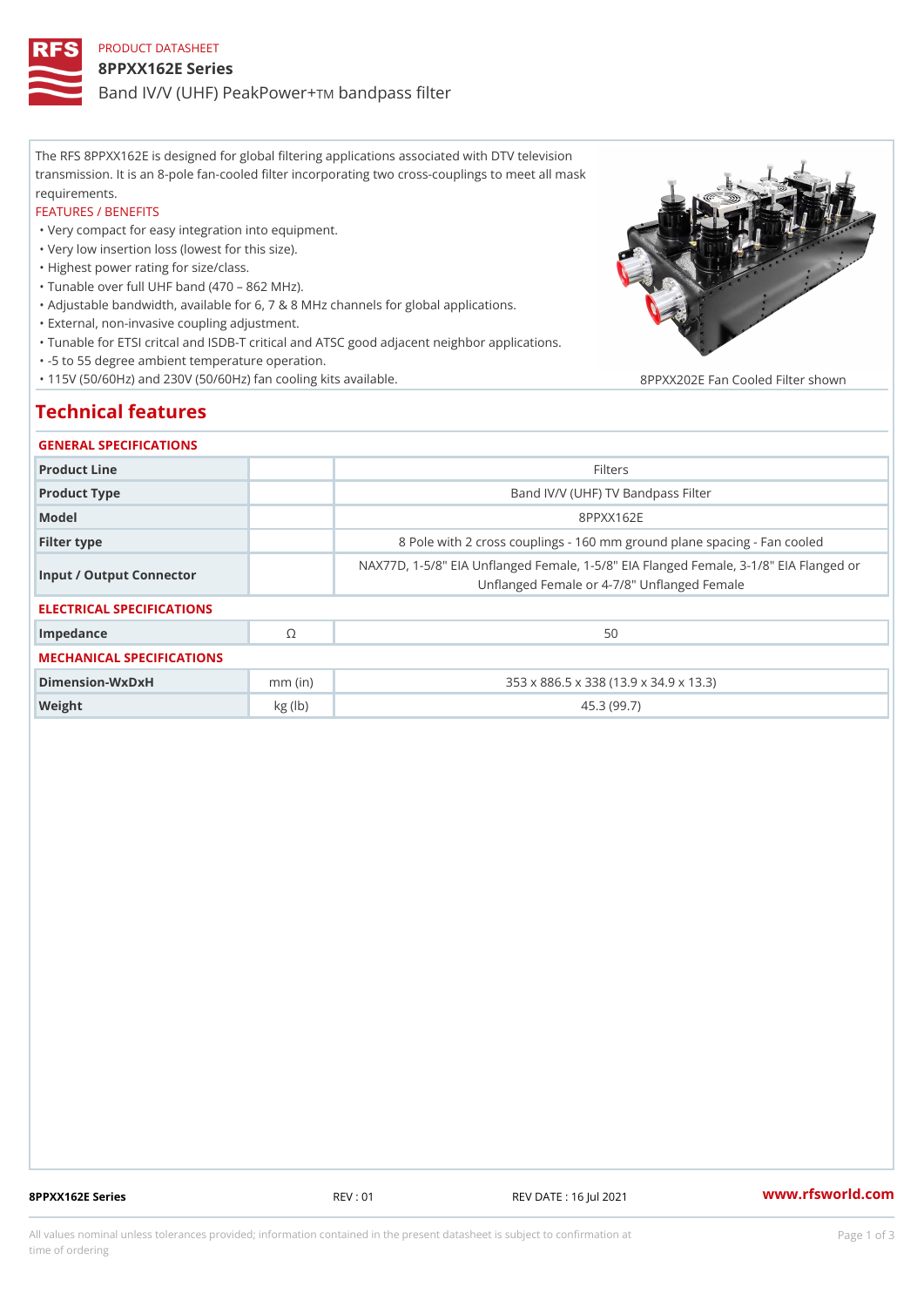### PRODUCT DATASHEET

### 8PPXX162E Series

Band IV/V (UHF) PeakDaowhpass filter

| <b>SPECIFICATIONS</b>                                |                                      |                                                                                                                 |                                                                                                                        |             |                                                                                                                                                                           |  |
|------------------------------------------------------|--------------------------------------|-----------------------------------------------------------------------------------------------------------------|------------------------------------------------------------------------------------------------------------------------|-------------|---------------------------------------------------------------------------------------------------------------------------------------------------------------------------|--|
| Out-of-Band Emissions Mask                           |                                      |                                                                                                                 | DVB-T ETSI dritDoVaB-T ETSI criticlaSIDB-T criticalATSC 1.0/ATSC                                                       |             |                                                                                                                                                                           |  |
| Channel Bandwidths<br>MHz                            |                                      | 8<br>6                                                                                                          |                                                                                                                        | 6           | 6                                                                                                                                                                         |  |
| Input Power Rating                                   | k W                                  |                                                                                                                 | 7.8 @ 474 MHz 6.8 @ 473 MHz 6.7 @ 473 MHz 6.7 @ 473 MHz<br>6.7 @ 858 MHz 6.0 @ 803 MHz 5.1 @ 803 MHz 5.1 @ 803 MHz     |             |                                                                                                                                                                           |  |
| Insertion Loss at fc                                 | $d \, B$                             |                                                                                                                 | <0.34 @ 474 MHz0.43 @ 473 MHz0.45 @ 473 MHz0.45 @ 473 MHz<br><0.41 @ 858 MHz0.52 @ 803 MHz0.54 @ 803 MHz0.54 @ 803 MHz |             |                                                                                                                                                                           |  |
| Attenuation                                          | $d \, B$                             | $<$ 1.49 at Fc $\pm$ 3.8 MHz<br>$>15.0$ at Fc $\pm$<br>$> 27.0$ at Fc $\pm$ 6.0<br>$>52.0$ at Fc $\pm$ 1<br>MHz |                                                                                                                        |             | $< 1.24$ at $Fc \pm 2.69$ M<br>>2 7.0 at Fc ± 4.53MM H0zat Fc ± 4.54MM H0zat Fc ± 6.0 M<br>2.0<br>12.0<br>>52.0 at Fc ± 9.96MHDz at Fc ± 9.0-6M5Hat Fc ± 9.0 MI<br>Note 1 |  |
| VSWR average across carriers                         |                                      | "d1.1"                                                                                                          | " $d$ 1.1                                                                                                              | "d1.1       | "d1.1"                                                                                                                                                                    |  |
| Return Loss Average Across<br>Carriers               |                                      | "e 2 6.4"                                                                                                       | "e 2 6.4"                                                                                                              | "e 2 6.4"   | "e 2 6.4"                                                                                                                                                                 |  |
| Group Delay Variation                                | n <sub>s</sub>                       |                                                                                                                 | <590 at Fc ±3.& 6/9HDz at Fc ±2.855N9Hdzat Fc ±2.79x2N9Hdzat Fc ±2.69 M                                                |             |                                                                                                                                                                           |  |
| Maximum Operating<br>Temperature                     | $^{\circ}$ C ( $^{\circ}$ F          | 80 (176)                                                                                                        |                                                                                                                        |             |                                                                                                                                                                           |  |
| Ambient Temperature RangeC (°F                       |                                      |                                                                                                                 |                                                                                                                        |             |                                                                                                                                                                           |  |
| Maximum Temperature Rise C (°F                       |                                      | 40 (104)                                                                                                        |                                                                                                                        |             |                                                                                                                                                                           |  |
| Freq Drift - Tx Operation $kHz/^{\circ}C(^{\circ}F)$ |                                      | $< 2$ (1.2)                                                                                                     |                                                                                                                        |             |                                                                                                                                                                           |  |
| Freg Drift - Ambient<br>Temperature                  | $k$ H z / $\degree$ C ( $\degree$ F) |                                                                                                                 |                                                                                                                        | $< 2$ (1.2) |                                                                                                                                                                           |  |

8PPXX160E Filter Response - ETSI Mask

8PPXX162E Series REV : 01 REV DATE : 16 Jul 2021 [www.](https://www.rfsworld.com)rfsworld.com